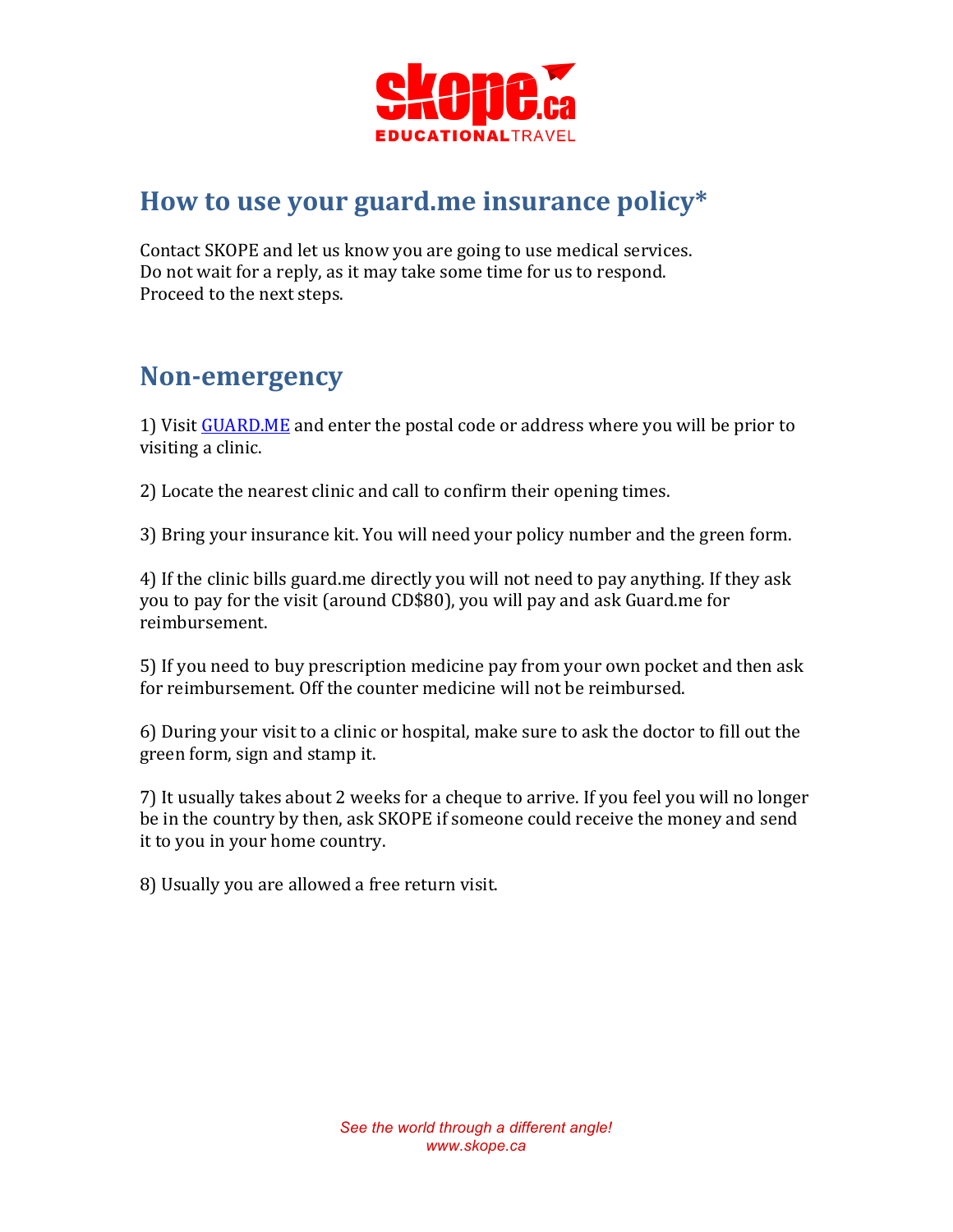

#### **Emergency**

1) Call the number on your insurance card and inform them you need to visit a hospital. Write down the name of the person you spoke to and the time. DO NOT use emergency services for minor issues which can be handled by a doctor in a clinic (ie. a cold, a rash).

2) Locate the nearest hospital.

3) Ask for someone to come with you or, in serious circumstances, call 911 and ask for an ambulance. Bring your insurance kit. You will need your policy number and the green form.

4) If the hospital bills guard.me directly you will not need to pay anything. This is usually the case. If they ask you to pay for the visit, you will pay and ask Guard.me for reimbursement.

5) If you need to buy prescription medicine pay from your own pocket and then ask for reimbursement. Off the counter medicine will not be reimbursed.

6) During your visit to a clinic or hospital, make sure to ask the doctor to fill out the green form, sign and stamp it.

7) It usually takes about 2 weeks for a cheque to arrive. If you feel you will no longer be in the country by then, ask SKOPE if someone could receive the money and send it to you in your home country.

8) Usually you are allowed a free return visit.